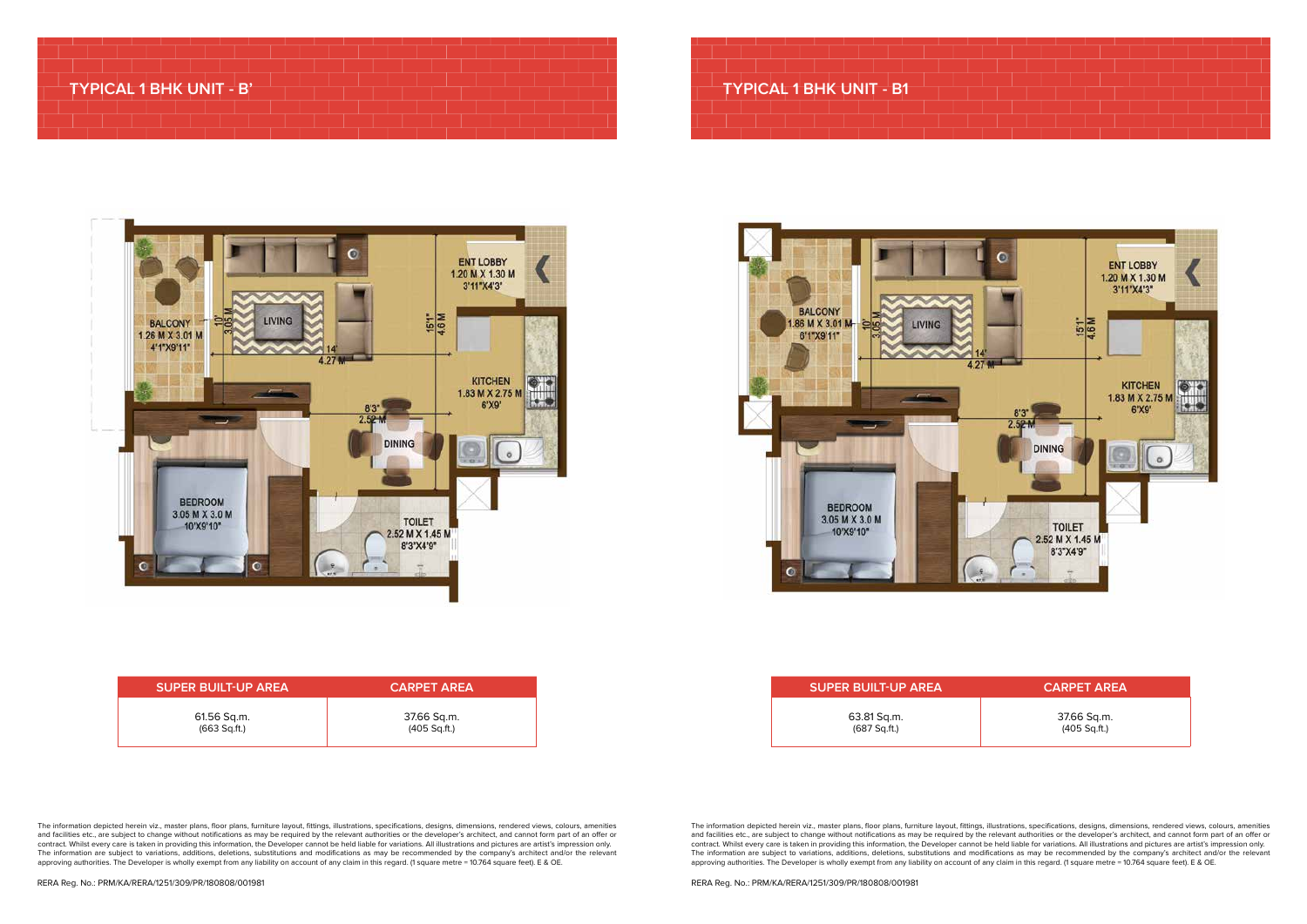| <b>SUPER BUILT-UP AREA</b> | <b>CARPET AREA</b> |
|----------------------------|--------------------|
| 90.8 Sq.m.                 | 59 Sq.m.           |
| (977 Sq.ft.)               | (635 Sq.ft.)       |

The information depicted herein viz., master plans, floor plans, furniture layout, fittings, illustrations, specifications, designs, dimensions, rendered views, colours, amenities and facilities etc., are subject to change without notifications as may be required by the relevant authorities or the developer's architect, and cannot form part of an offer or contract. Whilst every care is taken in providing this information, the Developer cannot be held liable for variations. All illustrations and pictures are artist's impression only. The information are subject to variations, additions, deletions, substitutions and modifications as may be recommended by the company's architect and/or the relevant approving authorities. The Developer is wholly exempt from any liability on account of any claim in this regard. (1 square metre = 10.764 square feet). E & OE.

## **TYPICAL 2 BHK UNIT - A**



The information depicted herein viz., master plans, floor plans, furniture layout, fittings, illustrations, specifications, designs, dimensions, rendered views, colours, amenities and facilities etc., are subject to change without notifications as may be required by the relevant authorities or the developer's architect, and cannot form part of an offer or contract. Whilst every care is taken in providing this information, the Developer cannot be held liable for variations. All illustrations and pictures are artist's impression only. The information are subject to variations, additions, deletions, substitutions and modifications as may be recommended by the company's architect and/or the relevant approving authorities. The Developer is wholly exempt from any liability on account of any claim in this regard. (1 square metre = 10.764 square feet). E & OE.

# **SUPER BUILT-UP AREA CARPET AREA** 93.05 Sq.m. (1002 Sq.ft.)

59 Sq.m. (635 Sq.ft.)

# **TYPICAL 2 BHK UNIT - A1**